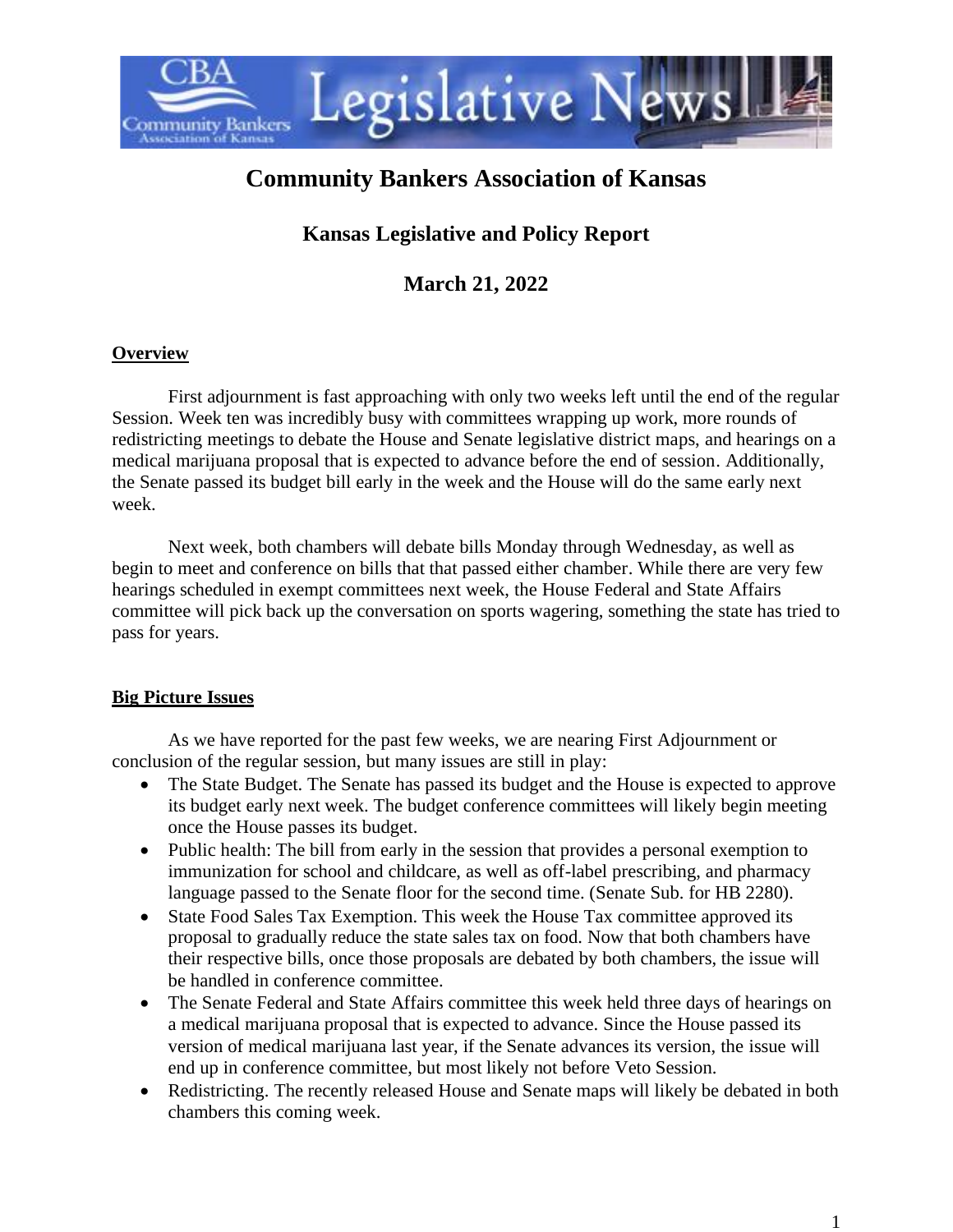#### Budget Process Update

- As mentioned above, the Senate passed its budget, and the House will do the same next week.
	- o As usual, the Senate made few changes to the Governor's budget recommendations and the full Senate finalized the budget.
	- o The House Appropriations Committee on Thursday night passed to the House a budget that made significant changes to the Governor's recommendations. The House adjusted expenditures for community colleges, delayed early bond payoffs, tinkered with the state employee pay raises, blocked any changes to Medicaid and instead continues the current contracts for one year.
	- o As soon as the House passes its budget next week, we will begin the budget reconciliation process between the House and Senate. We expect them to resolve the budget quickly.

#### Governor's Budget Amendment

- The Governor released a budget amendment this week that adds an additional \$50 million for affordable housing. The \$50 million is in addition to the \$20 million already included in her budget to help with affordable housing efforts. The funds would be overseen by the Kansas Housing Resources Corporation and would be available for counties and cities with fewer than 60,000 people. \$5 million of the \$50 million would be designated for a rural home loan guarantee program that would provide a guarantee on the additional risk between the difference of the cost of a build and the appraisal up to 125% of the loan value.
- The Governor's budget amendment is one of several proposals regarding housing that are making their way through the process, including tax credits for developers and for affordable housing.

## Tax Policy

- The Senate Tax committee has advanced another notable change in tax policy that would lower the income tax rate to 4.75% for individuals across the board, regardless of income and filing status. The change would take effect in tax year 2024 and would decrease state revenues by \$500 million over the following three years.
- Other significant changes included mandating complex property tax procedures for the revenue neutral rate and an appeal process to the State for perceived non-compliance.

## **Financial Institutions Related Issues**

Committee Activity This Past Week

- House Judiciary advanced SB 483 which would increase criminal penalties for theft and criminal damage to property such as ATMs. It now awaits action in the House.
- The House passed SB 335, KBA's health plan premium tax exemption, 120-0 on 3/17.
- The House also passed Sub for SB 400 which updates certain requirements and conditions relating to trusts in the Kansas Uniform Trust Code.

Housing Bills

- SB 282: Provisions of two of the three major housing bills were included in the tax bill passed by the Senate last week. Provisions of SB 369 and SB 375 were included and are as follows:
- SB 375: Tax credits for investment in residential housing projects in underserved rural and urban communities to accommodate new employees and support business growth.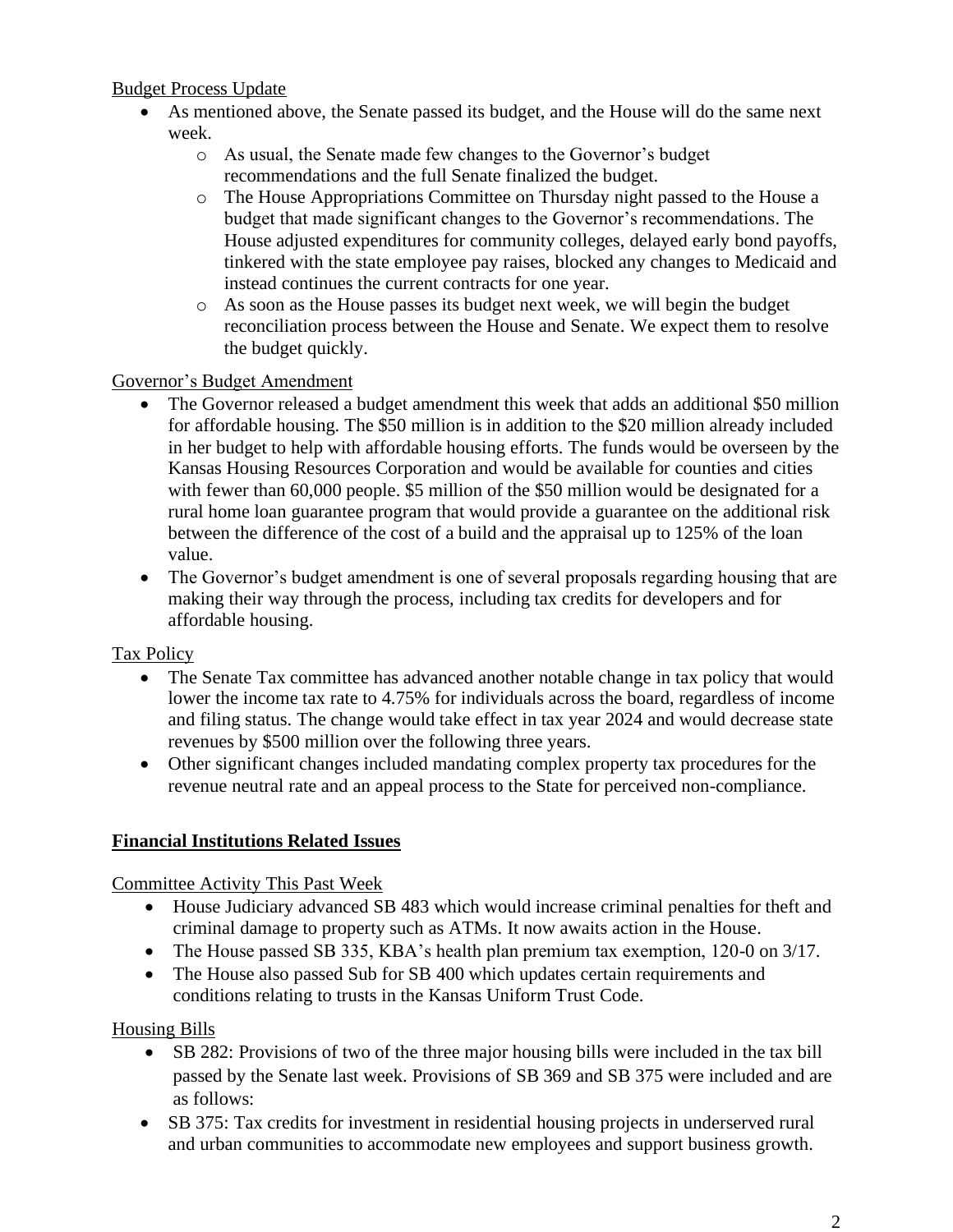- $\circ$  Added to Senate tax reduction bill on March  $3<sup>rd</sup>$ . Includes staggered tax credits depending on size to stimulate rural and low-income housing.
- SB 369: Establishing the Kansas affordable housing tax credit act providing income, privilege, and premium tax credits for qualified low-income housing projects. Essentially state enactment of the federal low-income housing tax credit statute.
- KLRD summary of SB 282 can be found here: [http://kslegislature.org/li/b2021\\_22/measures/documents/supp\\_note\\_sb282\\_01\\_0000.pdf](http://kslegislature.org/li/b2021_22/measures/documents/supp_note_sb282_01_0000.pdf)

SB 376: Allow use of bond proceeds for construction of residential dwellings and buildings and to include the city of Topeka, increasing availability of loans or grants to rural communities for moderate income housing, establishing a program for urban communities for moderate income housing and permitting housing developments to include manufactured or modular housing.

- o Mainly impacts counties with fewer than 25,000 inhabitants.
- o Passed out of Senate Fed & State Affairs.

## Active Bills

- SB 400 (now Sub for SB 400): Updating certain requirements and conditions relating to the creation, modification, and termination of trusts in the Kansas uniform trust code and updating the definition of resident trust for tax purposes.
	- o The first two sections of the bill were removed to address the conferees' concerns, and also amends the definition of resident trust.
	- o Summary of the bill as amended: [http://kslegislature.org/li/b2021\\_22/measures/documents/supp\\_note\\_sb400\\_01\\_0](http://kslegislature.org/li/b2021_22/measures/documents/supp_note_sb400_01_0000.pdf) [000.pdf](http://kslegislature.org/li/b2021_22/measures/documents/supp_note_sb400_01_0000.pdf)
	- o In short, the two sections that were removed included the provision for opting out of the rule against perpetuities as well as the decanting statute. The Judicial Council will continue to study these sections and the Legislature may address these issues in the future.
	- o Passed the Senate 40-0.
	- o Passed the House 120-0 on 3/17.
- SB 483: Increasing criminal penalties for theft and criminal damage to property involving remote service units such as automated cash dispensing machines and automated teller machines.
	- o Heard in Senate Judiciary and passed out of Senate Judiciary on 2/18. No amendments.
	- o CBA, KBA, and Heartland Credit Union Association testified in support.
	- o Passed the Senate 40-0.
	- o Passed out of House Judiciary 3/15. Awaiting action in House.
- SB 335 KBA health plan bill: Exempting certain business entities that provide health insurance in the state but are not subject to the jurisdiction of the commissioner of insurance from payment of the annual premium tax.
	- $\circ$  Passed the Senate 34-0 February 17<sup>th</sup>.
	- $\circ$  Passed the House 120-0 March 17<sup>th</sup>.
- HB 2568 KMBA bill from the 2021 Session: Amending the Kansas mortgage business act by providing for mortgage business work at remote locations, license and registration renewal or reinstatement procedures, surety bond requirements and evidence of solvency and net worth and requiring notice when adding or closing branch offices.
	- o Hearing in House FIRD 1/31.
	- o Proponents included OSBC, Zillow, Rocket Mortgage, and the Mortgage Bankers Association.
	- o Passed out of committee 2/9.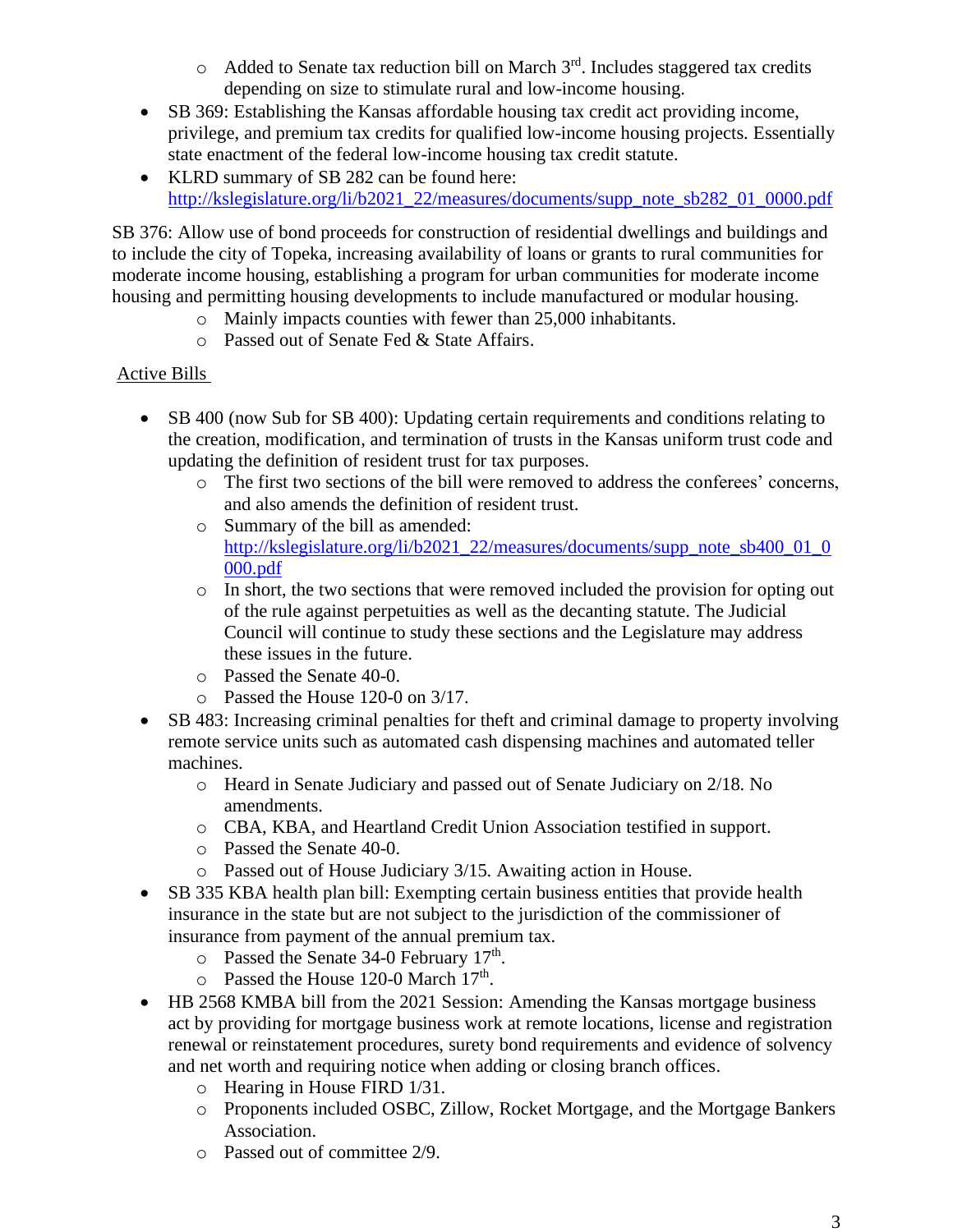- o Passed the House 118-3 on 2/23.
- o Passed out of Senate FI&I 3/16.
- HB 2268: Enacting the Kansas rural home loan guarantee act and authorizing the state treasurer to guarantee a certain portion of rural home loans made by financial institutions and report to the legislature regarding such loan guarantees.
	- o No movement on the bill but its provisions are included as part of the Governor's \$50 million housing budget amendment. \$5 million would be designated for the program to be administered by KHRC.
- SB 510: Enacting the Kansas vacant property act to prohibit municipalities from imposing any fees or registration requirements on unoccupied residential or commercial property.
	- o Financial institution proponent concerns focused on how lien holders cannot do anything until foreclosure, so vacant property remains vacant while they will have to pay fees.
	- o Unlikely to advance.

#### TEFFI Bills

- SB 337: Converting the conditional charter issued for the pilot program under the TEFFI Act to a full TEFFI charter.
	- o Signed by the Governor on 2/25.
- HB 2489: Companion bill to SB 334.
	- $\circ$  Passed the House 120-0 on February 16<sup>th</sup>.
	- o Heard in Senate FI&I on 3/3.
	- o Senate FI&I amended the bill to add definitions pertaining to out-of-state financial institutions; create requirements for state-chartered and out-of-state financial institutions engaging in fidfin transactions; and clarify the application of TEFFI Act provisions with the Kansas Banking Code regarding fidfin and TEFFI business by certain state-chartered financial institutions.
- SB 377: Authorizing TEFFI insurance companies within the captive insurance act and providing for the requirements and operations thereof.
	- $\circ$  Passed the Senate 36-3 on February 15<sup>th</sup>.
	- o Passed House Insurance 3/17.
- HB 2547: Authorizing TEFFI insurance companies within the captive insurance act and providing for the requirements and operations thereof.
	- o Passed the House 120-1 on 2/23.
	- o Passed Senate FI&I 3/16.

## **Upcoming Activities**

The legislative schedule of hearings is updated regularly throughout the week can be found in the House and Senate calendars on the Legislature website at: [http://kslegislature.org/li/b2021\\_22/chamber/calendars/](http://kslegislature.org/li/b2021_22/chamber/calendars/)

Additionally, all hearings are now available online live and archived by the end of each day. You can find those hearings on the Legislature website at: [http://sg001](http://sg001-harmony.sliq.net/00287/Harmony/en/View/Calendar/) [harmony.sliq.net/00287/Harmony/en/View/Calendar/](http://sg001-harmony.sliq.net/00287/Harmony/en/View/Calendar/)

*Monday-Wednesday, March 21st -23rd .*  House & Senate.

- General Orders.
- Conference committees.